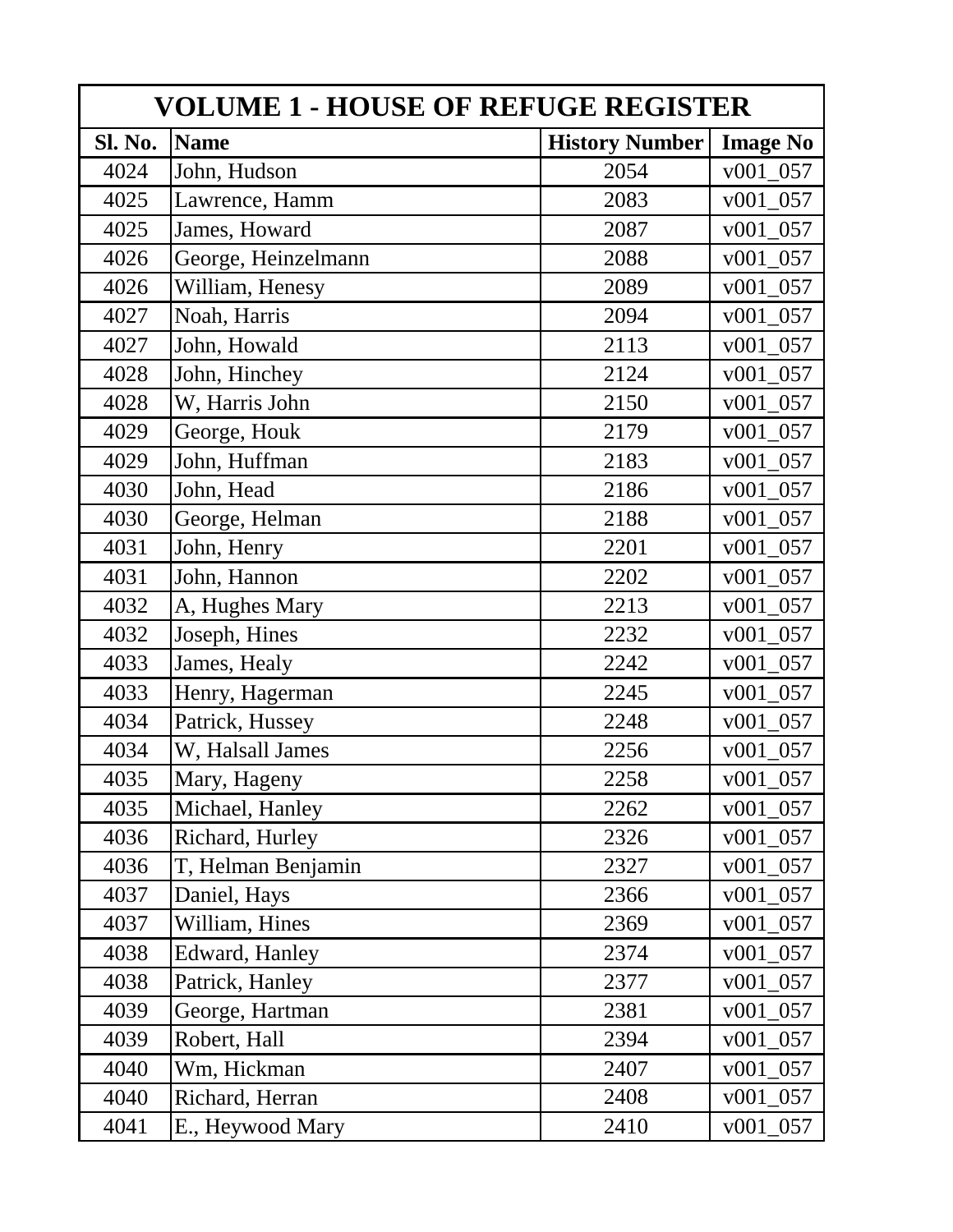| 4041 | Barney, Higgens     | 2411 | $v001_057$  |
|------|---------------------|------|-------------|
| 4042 | Timothy, Howard     | 2438 | v001<br>057 |
| 4042 | John, Hughes        | 2439 | $v001_057$  |
| 4043 | John, Hart          | 2451 | v001 057    |
| 4043 | John, Hoffman       | 2493 | $v001_057$  |
| 4044 | Henry, Hultz        | 2497 | $v001_057$  |
| 4044 | John, Harper        | 2504 | v001 057    |
| 4045 | Elizabeth, Hobble   | 2530 | $v001_057$  |
| 4045 | Cornelius, Horrigan | 2539 | $v001_057$  |
| 4046 | August, Hoover      | 2565 | v001 057    |
| 4046 | John, Hagerty       | 2571 | $v001_057$  |
| 4047 | J, Hayden Sanil     | 2581 | v001 057    |
| 4047 | Walter, Heavy       | 2591 | $v001_057$  |
| 4048 | John, Hannon        | 2592 | $v001_057$  |
| 4048 | Henry, Hultz        | 2599 | 057<br>v001 |
| 4049 | John, Hughes        | 2602 | v001<br>057 |
| 4049 | Frank, Hess         | 2608 | v001<br>057 |
| 4050 | John, Hunnifield    | 2610 | $v001_057$  |
| 4050 | Frank, Hanley       | 2631 | $v001_057$  |
| 4051 | James, Hughes       | 2656 | v001 057    |
| 4051 | B., Hays Mary       | 2662 | $v001_057$  |
| 4052 | Henry, Heywood      | 2674 | v001<br>057 |
| 4052 | James, Hart         | 2705 | v001 057    |
| 4053 | A., Holmes Margaret | 2706 | v001 057    |
| 4053 | Henry, Howard       | 2715 | v001 057    |
| 4054 | Charles, Hihaus     | 2717 | v001 057    |
| 4054 | Patrick, Haley      | 2738 | $v001_057$  |
| 4055 | Fred, Houk          | 2739 | v001<br>057 |
| 4055 | John, Hammons       | 2744 | v001<br>057 |
| 4056 | Edward, Hussey      | 2755 | 057<br>v001 |
| 4056 | James, Harris       | 2806 | $v001_057$  |
| 4057 | C, Hughes Sharah    | 2809 | $v001_057$  |
| 4057 | Emil, Hilhouse      | 2817 | $v001_057$  |
| 4058 | Ann, Hamilton       | 2850 | $v001_057$  |
| 4058 | L, Hussey Mary      | 2853 | v001<br>057 |
| 4059 | Charles, Hawkins    | 2856 | v001 057    |